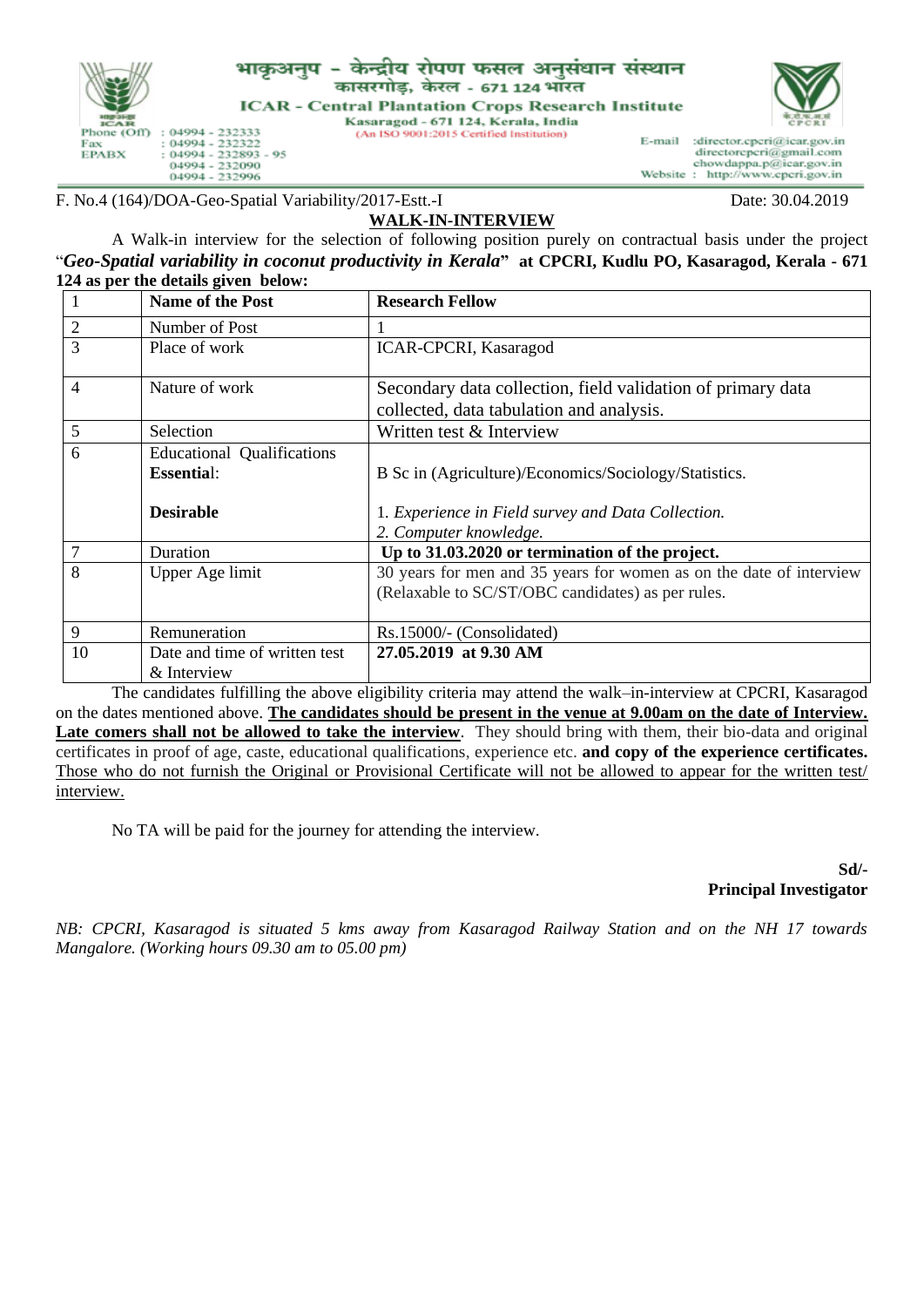

F. No.4 (164)/DOA-Geo-Spatial Variability/2017-Estt.-I Date: 30.04.2019

## *WALK-IN-INTERVIEW*

A Walk-in interview (including a written test & Interview) for selection of various positions purely on contractual basis under the Project "*Geo-Spatial variability in coconut productivity in Kerala*" will be held at **CPCRI, Kudlu PO, Kasaragod, Kerala-671124** as detailed below:

| <b>S.I. No.</b> | <b>Name of Post</b>    | Number of<br>post | <b>Fellowship</b>                  | Date of<br>Interview |
|-----------------|------------------------|-------------------|------------------------------------|----------------------|
|                 | <b>Research Fellow</b> | l No.             | $\vert$ Rs.15,000/- (Consolidated) | 27.05.2019           |

**For further details with regard to eligibility and other conditions please Visit our Website [http://www.cpcri.gov.in](http://www.cpcri.gov.in/)**

> **Sd/- Principal Investigator**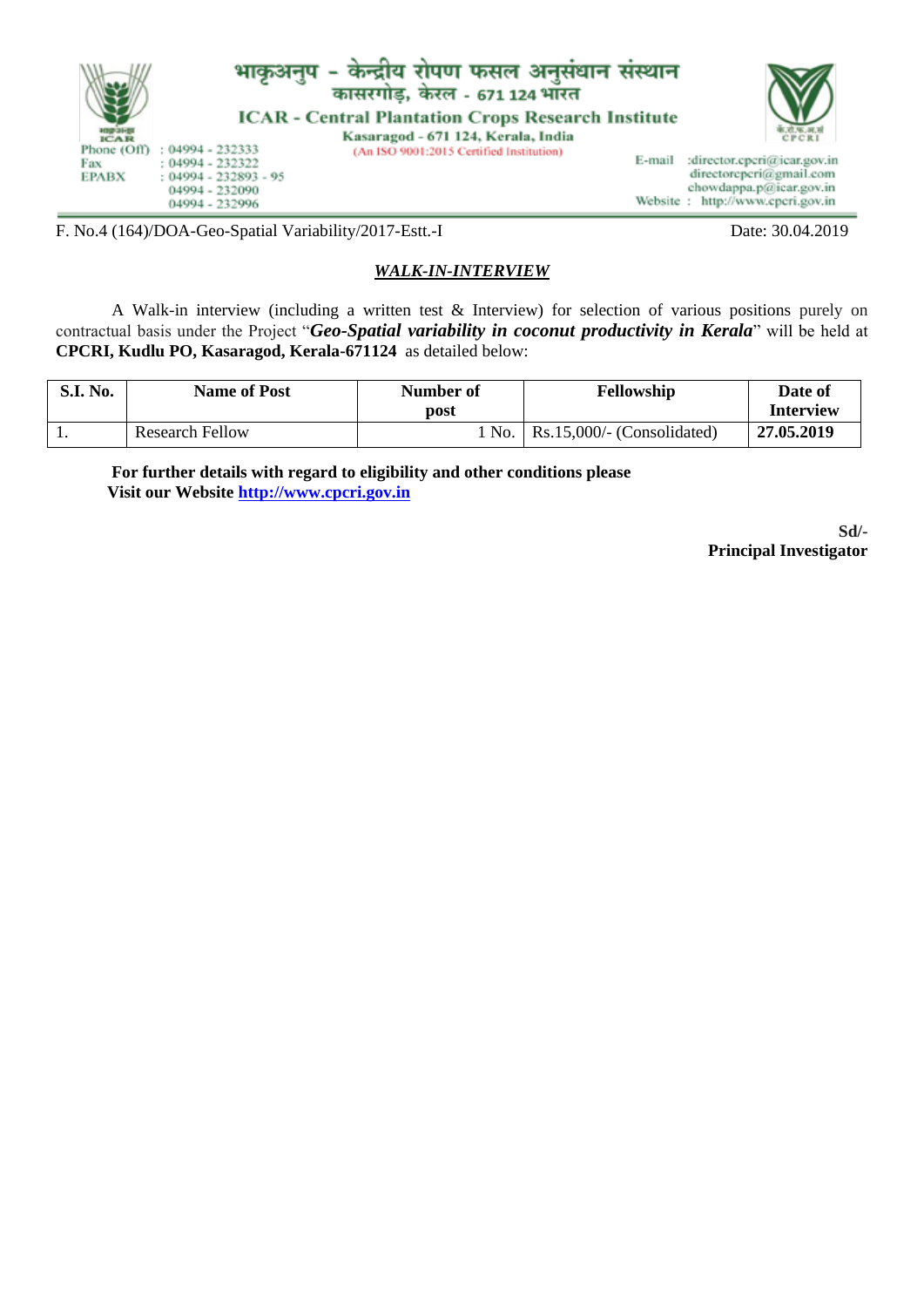

F. No.4 (164)/DOA-Geo-Spatial Variability/2017-Estt.-I Date: 30.04.2019

[Accounts.advt@manipalmedia](mailto:Accounts.advt@manipalmedia)

The Advertisement Manager, Manipal Printers & Publishers Ltd., Udayavani Building, Tile Factory Road, MANIPAL – 576 119.

Sub: Advertisement of vacancy - reg.

Sir,

 Please find enclosed herewith an advertisement text of "WALK-IN-INTERVIEW" scheduled to be conducted at ICAR-CPCRI, Kasaragod. It is requested that the advertisement may please be inserted in your Udayavani daily (editions covering Mangalore) latest by **04.05.2019**.

As this Institute being an Autonomous body under Indian Council of Agricultural Research, Department of Agriculture Research & Education, Ministry of Agriculture, Govt. of India, the advertisement charges may be limited to the rate applicable to DAVP and **a certificate to this effect may please be enclosed.** 

 The bill towards the advertisement charges in duplicate (duly stamped) along with copy of the publication in which the advertisement was inserted may be sent to the undersigned for arranging payment.

Yours faithfully,

*Asst. Administrative Officer* (*Estt.I)*

Encl: as above.

Copy to: Sr. Finance & Accounts Officer, CPCRI, Kasaragod.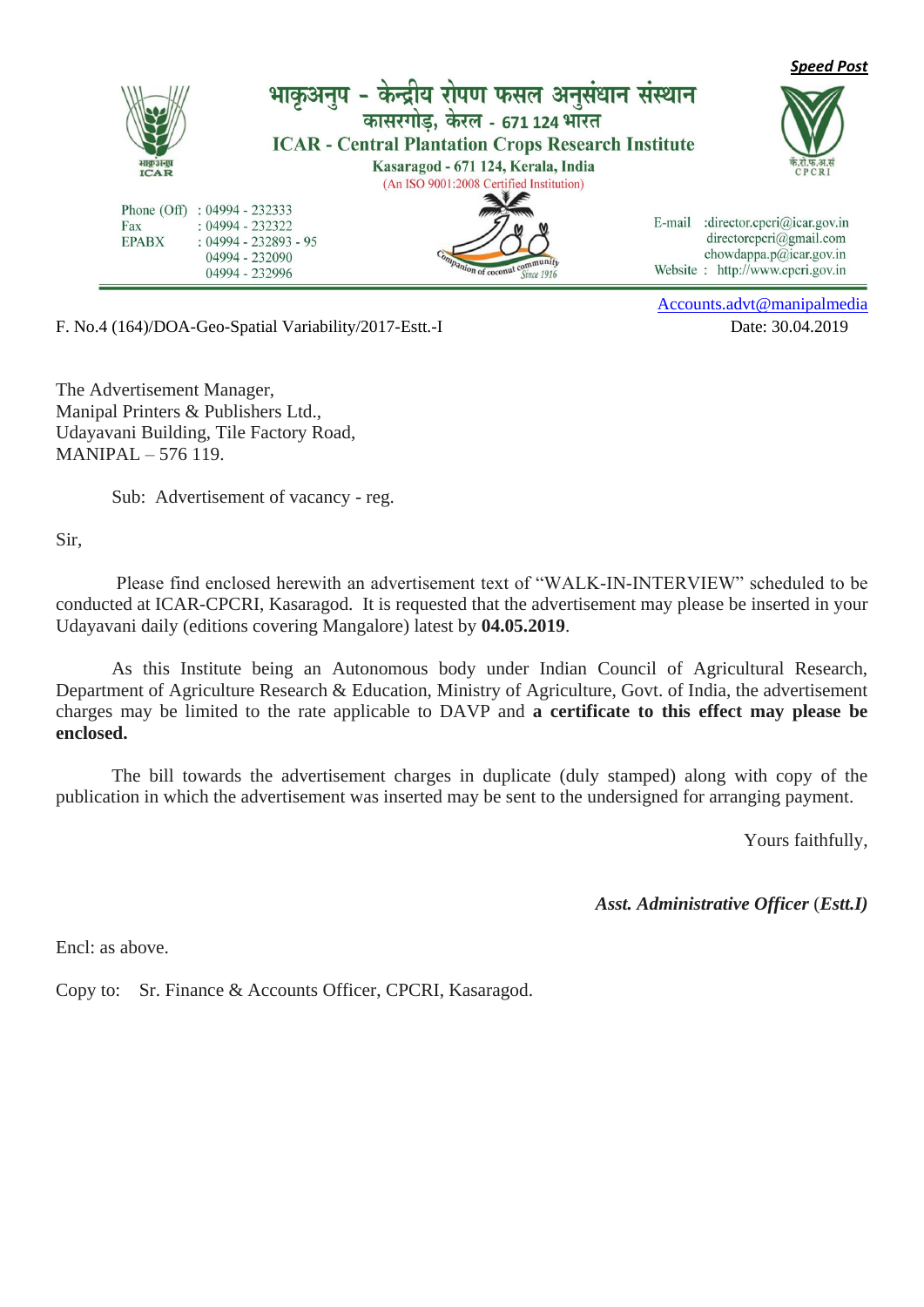*Speed Post*



F. No.4 (164)/DOA-Geo-Spatial Variability/2017-Estt.-I Date: 30.04.2019

[admbiknr@gmail.com](mailto:admbiknr@gmail.com)

The Manager (Marketing) Mathrubhumi (Malayalam Daily) The Mathrubhumi Printing & Publishing Co. Ltd., Thana, Kannur-670012

Sub: Advertisement of vacancy - reg.

Sir,

Please find enclosed herewith an advertisement text of "WALK-IN-INTERVIEW" proposed to be held at ICAR-CPCRI, Kasaragod. It is requested that the advertisement may please be arranged to be inserted in Mathrubhumi daily (Kannur edition only) latest by **04.05.2019**.

As this Institute being an Autonomous body under Indian Council of Agricultural Research, Department of Agriculture Research & Education, Ministry of Agriculture, Govt. of India, the advertisement charges may be limited to the rate applicable to DAVP and **a certificate to this effect may please be enclosed.** 

 The bill towards the advertisement charges in duplicate (duly stamped) along with copy of the publication in which the advertisement was inserted may be sent to the undersigned for arranging payment.

Yours faithfully,

*Asst. Administrative Officer* (*Estt.I)*

Encl: as above.

Copy to: The Sr. Finance & Accounts Officer, CPCRI, Kasaragod.